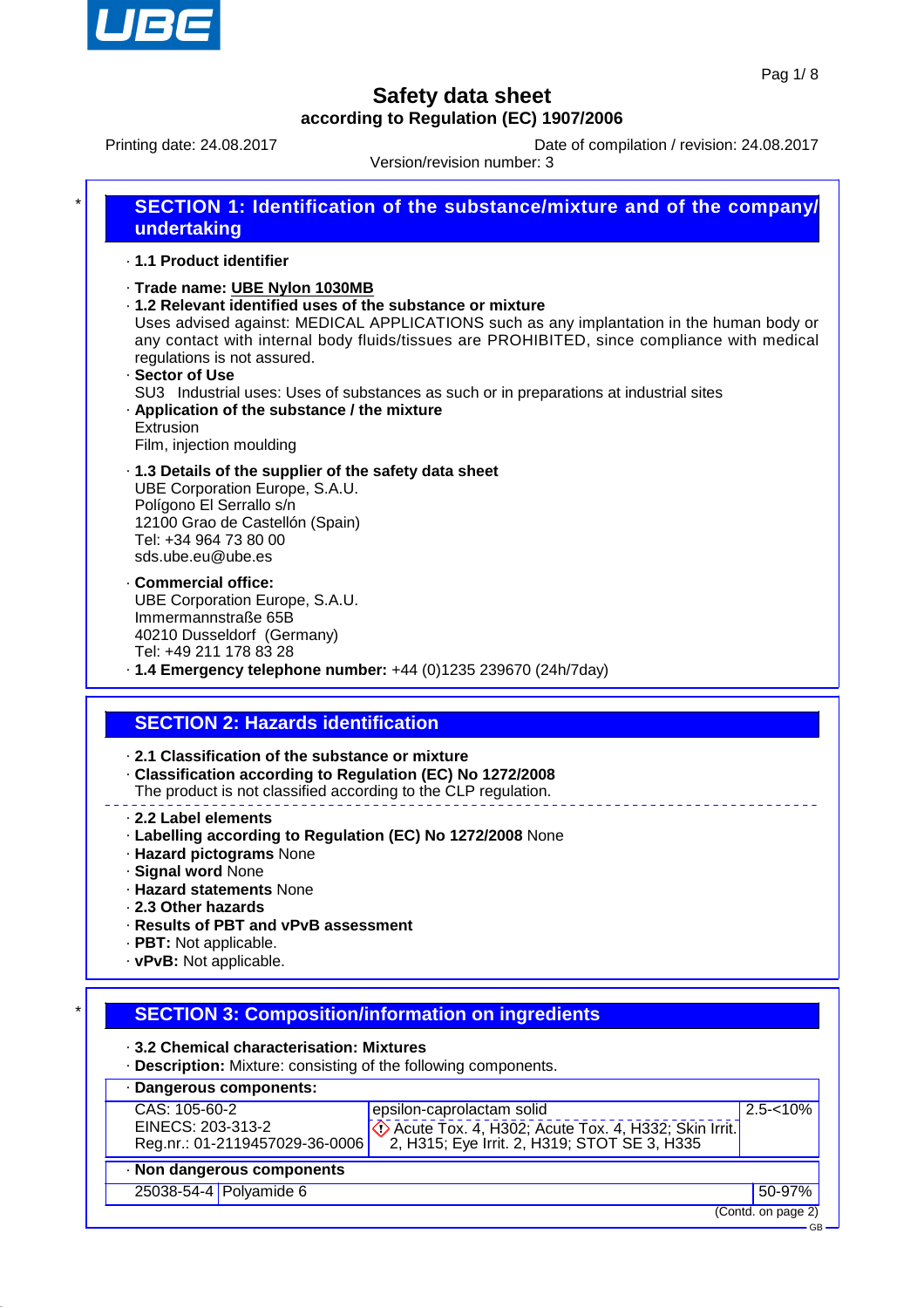

Printing date: 24.08.2017 Date of compilation / revision: 24.08.2017

Version/revision number: 3

**Trade name: UBE Nylon 1030MB** Others and the contract of the contract of the contract of the contract of the contract of the contract of the contract of the contract of the contract of the contract of the contract of the contract of the contract of the **SECTION 4: First aid measures** · **4.1 Description of first aid measures** · **General information:** Immediately remove any clothing soiled by the product. Take affected persons out into the fresh air. Seek medical treatment. · **After inhalation:** If exposed to vapors from heating and molding material , remove to fresh air . If symptoms, coughing and discomfort in nose and throat remain, get medical attention. · **After skin contact:** Immediately wash with water and soap and rinse thoroughly. If redness, itching or burning sensation develops, get medical attention. After contact with the molten product, cool rapidly with cold water. Do not pull solidified product off the skin. Seek medical treatment. · **After eye contact:** Inmediately flush exposed area with copious amounts of tepid water for at least 15 minutes If redness, itching or burning sensation develops, do not rub eyes and immediately get medical attention. · **After swallowing:** Rinse out mouth and then drink plenty of water. Do not induce vomiting; call for medical help immediately. Seek medical treatment. · **4.2 Most important symptoms and effects, both acute and delayed** At molten state, expected to cause burns to skin. Irreversible dermatitis will occur if you do not wash affected skin immediately and thoroughly. · **4.3 Indication of any immediate medical attention and special treatment needed** Treatment: Treat according to symptoms (decontamination, vital functions), no known specific antidote. **SECTION 5: Firefighting measures** · **5.1 Extinguishing media** · **Suitable extinguishing agents: Water** Fire-extinguishing powder Carbon dioxide Use fire extinguishing methods suitable to surrounding conditions. · **For safety reasons unsuitable extinguishing agents:** Not known · **5.2 Special hazards arising from the substance or mixture** In case of fire, the following can be released: Carbon monoxide (CO) Carbon Dioxide (CO2) Under certain fire conditions, traces of other toxic gases cannot be excluded, e.g.: Hydrogen cyanide (HCN) Ammonia (NH3) · **5.3 Advice for firefighters** · **Protective equipment:** Firefighters should wear appropriate protective equipment (Contd. on page 3) GB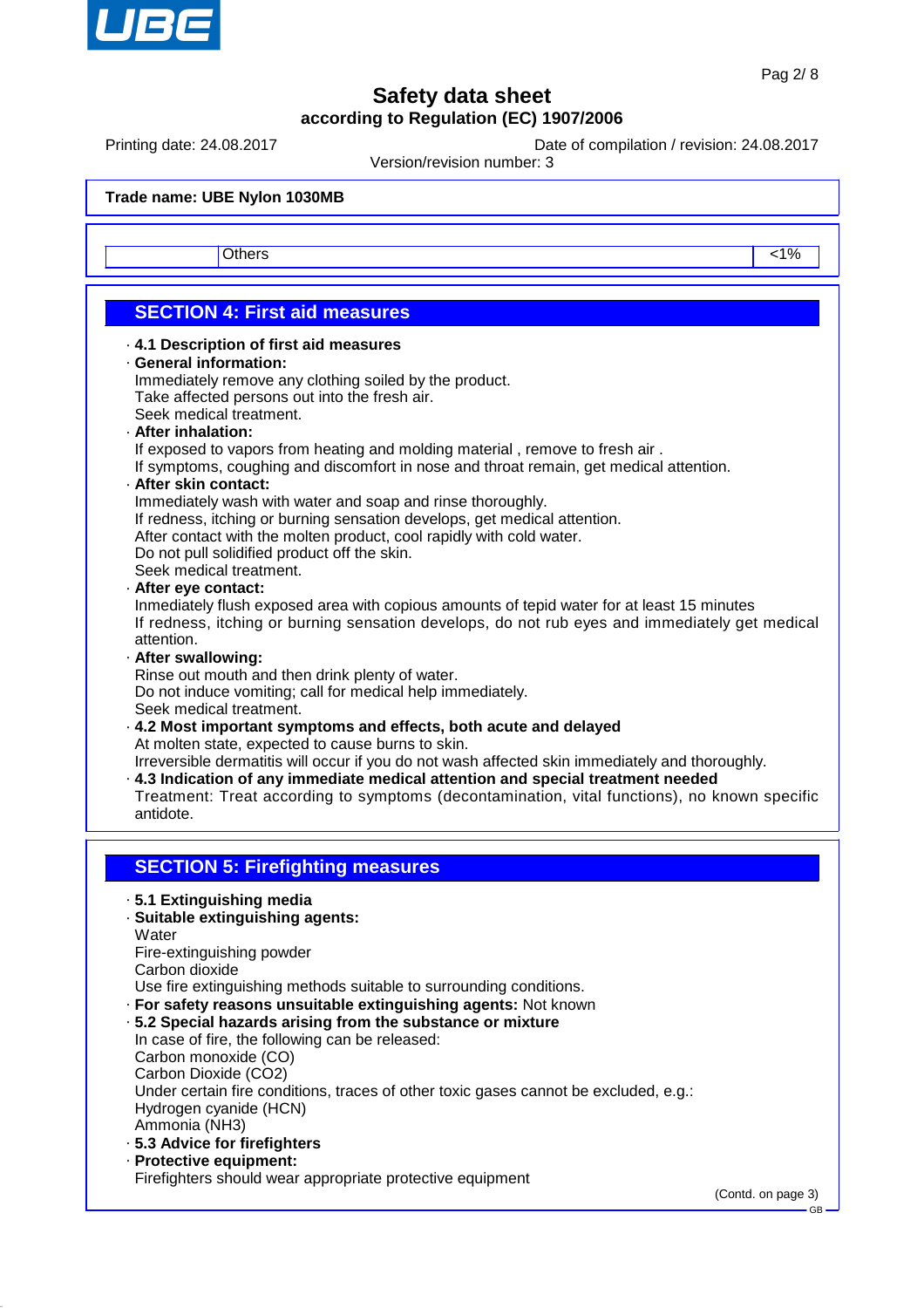

Printing date: 24.08.2017 Date of compilation / revision: 24.08.2017

Version/revision number: 3

#### **Trade name: UBE Nylon 1030MB**

Wear self-contained respiratory protective device.

· **Additional information**

Cool endangered receptacles with water spray.

If possible, remove endangered receptacles from the danger area

Collect contaminated fire fighting water separately. It must not enter the sewage system.

## **SECTION 6: Accidental release measures**

· **6.1 Personal precautions, protective equipment and emergency procedures** Stop leak if you can do so without risk Remove combustible materials Ensure adequate ventilation Use personal protective equipment as indicated in paragraph 8 · **6.2 Environmental precautions:** Do not allow to enter sewers/ surface or ground water. · **6.3 Methods and material for containment and cleaning up:** Sweep up to prevent slipping on polymer pellets

Send for recovery or disposal in suitable receptacles.

Dispose contaminated material as waste according to item 13.

· **6.4 Reference to other sections** See Section 7 for information on safe handling. See Section 8 for information on personal protection equipment. See Section 13 for disposal information.

## **SECTION 7: Handling and storage**

· **7.1 Precautions for safe handling** Keep away from foodstuffs, beverages and feed. Immediately remove all soiled and contaminated clothing Wash hands before breaks and at the end of work. Do not eat, drink, smoke or sniff while working. Molten state: Avoid contact with the skin. Avoid breathing dust/fume/vapours. · **Information about fire - and explosion protection:** Protect against electrostatic charges.

- · **7.2 Conditions for safe storage, including any incompatibilities**
- · **Storage:**
- · **Requirements to be met by storerooms and receptacles:** Store in cool, dry conditions in well sealed receptacles.
- · **Information about storage in one common storage facility:** Not required.
- · **Further information about storage conditions:** Protect from heat and direct sunlight.
- · **7.3 Specific end use(s)** See item 1.2

(Contd. on page 4)

GB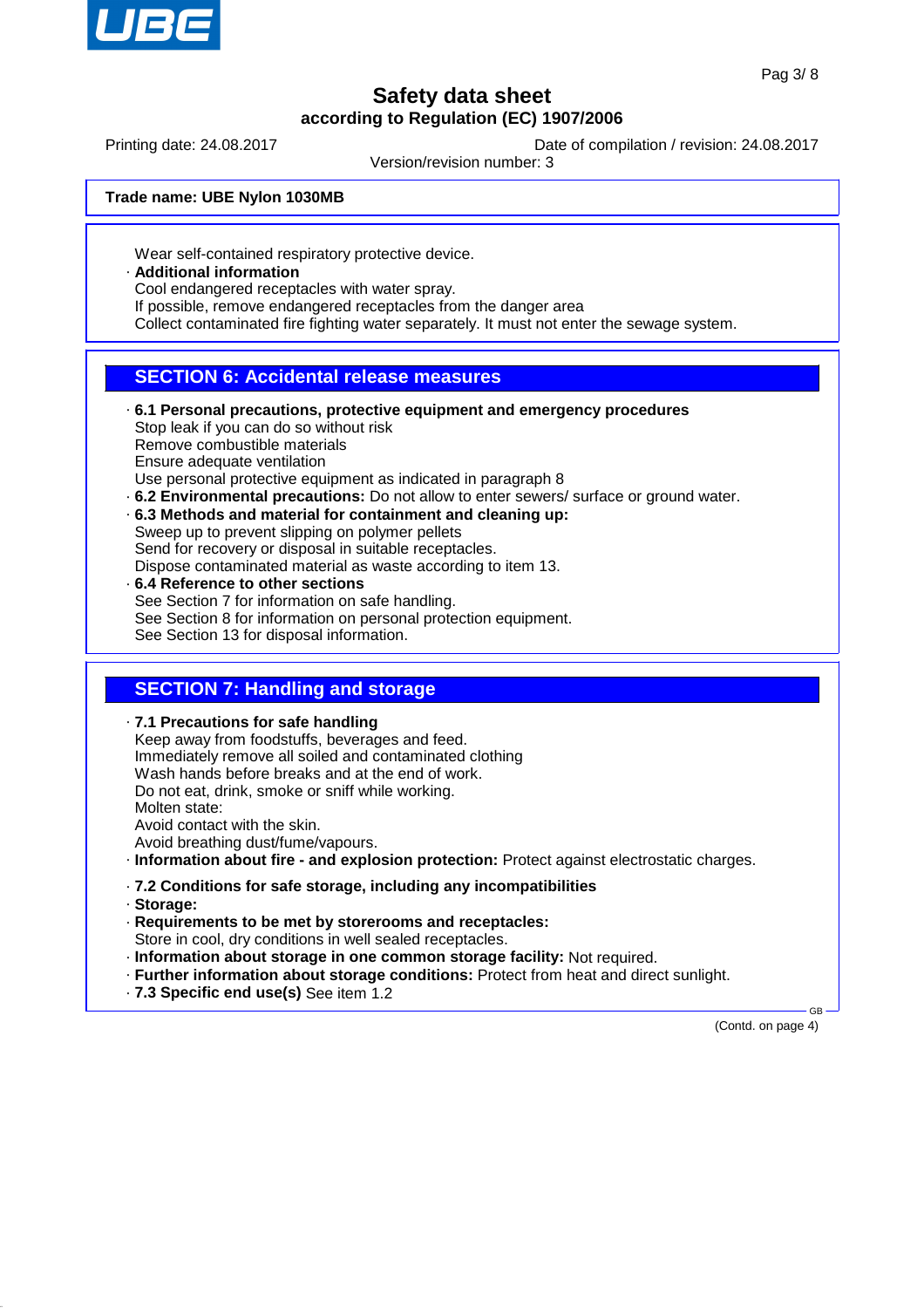

Printing date: 24.08.2017 Date of compilation / revision: 24.08.2017

Version/revision number: 3

## **Trade name: UBE Nylon 1030MB**

|                                                                                                                                   | <b>SECTION 8: Exposure controls/personal protection</b>                                                                                                                                                                                                                                                                                                                                                                    |  |  |  |  |
|-----------------------------------------------------------------------------------------------------------------------------------|----------------------------------------------------------------------------------------------------------------------------------------------------------------------------------------------------------------------------------------------------------------------------------------------------------------------------------------------------------------------------------------------------------------------------|--|--|--|--|
| 8.1 Control parameters                                                                                                            |                                                                                                                                                                                                                                                                                                                                                                                                                            |  |  |  |  |
|                                                                                                                                   | · Ingredients with limit values that require monitoring at the workplace:                                                                                                                                                                                                                                                                                                                                                  |  |  |  |  |
|                                                                                                                                   | 105-60-2 epsilon-caprolactam solid                                                                                                                                                                                                                                                                                                                                                                                         |  |  |  |  |
| <b>IOELV (EU)</b>                                                                                                                 | WEL (Great Britain) Short-term value: 3* 20** mg/m <sup>3</sup><br>Long-term value: 1* 10** mg/m <sup>3</sup><br>*dust only **dust and vapour<br>Short-term value: 40 mg/m <sup>3</sup><br>Long-term value: 10 mg/m <sup>3</sup>                                                                                                                                                                                           |  |  |  |  |
|                                                                                                                                   | . Additional information: The lists valid during the making were used as basis.                                                                                                                                                                                                                                                                                                                                            |  |  |  |  |
| 8.2 Exposure controls<br>· Personal protective equipment:<br>· Respiratory protection:<br>Molten state:<br>· Protection of hands: | · Appropriate engineering controls<br>Adequate ventilation should be maintained at handing.<br>Additionally, local exhaust ventilation recommended at melting process.<br>· General protective and hygienic measures:<br>The usual precautionary measures are to be adhered to when handling chemicals.<br>Not necessary if room is well-ventilated.<br>Wear a respirator conforming to EN140 at least with Type A filter. |  |  |  |  |
| Molten state:<br>Heat protection gloves<br>· Material of gloves Leather gloves                                                    | Protective gloves                                                                                                                                                                                                                                                                                                                                                                                                          |  |  |  |  |
| · Eye protection:                                                                                                                 | Safety glasses                                                                                                                                                                                                                                                                                                                                                                                                             |  |  |  |  |
| recommended.                                                                                                                      | Safety goggles should be worn. At treating hot polymer or molten polymer, face shield should be<br>· Skin and body protection: Protective work clothing<br>· Limitation and supervision of exposure into the environment<br>Prevent the material from spreading into the environment.                                                                                                                                      |  |  |  |  |
|                                                                                                                                   | <b>SECTION 9: Physical and chemical properties</b>                                                                                                                                                                                                                                                                                                                                                                         |  |  |  |  |
| · General Information                                                                                                             | . 9.1 Information on basic physical and chemical properties                                                                                                                                                                                                                                                                                                                                                                |  |  |  |  |
| · Appearance:<br>Form:<br>Colour:                                                                                                 | Pellets<br>White                                                                                                                                                                                                                                                                                                                                                                                                           |  |  |  |  |

· **Odour:** Odourless

GB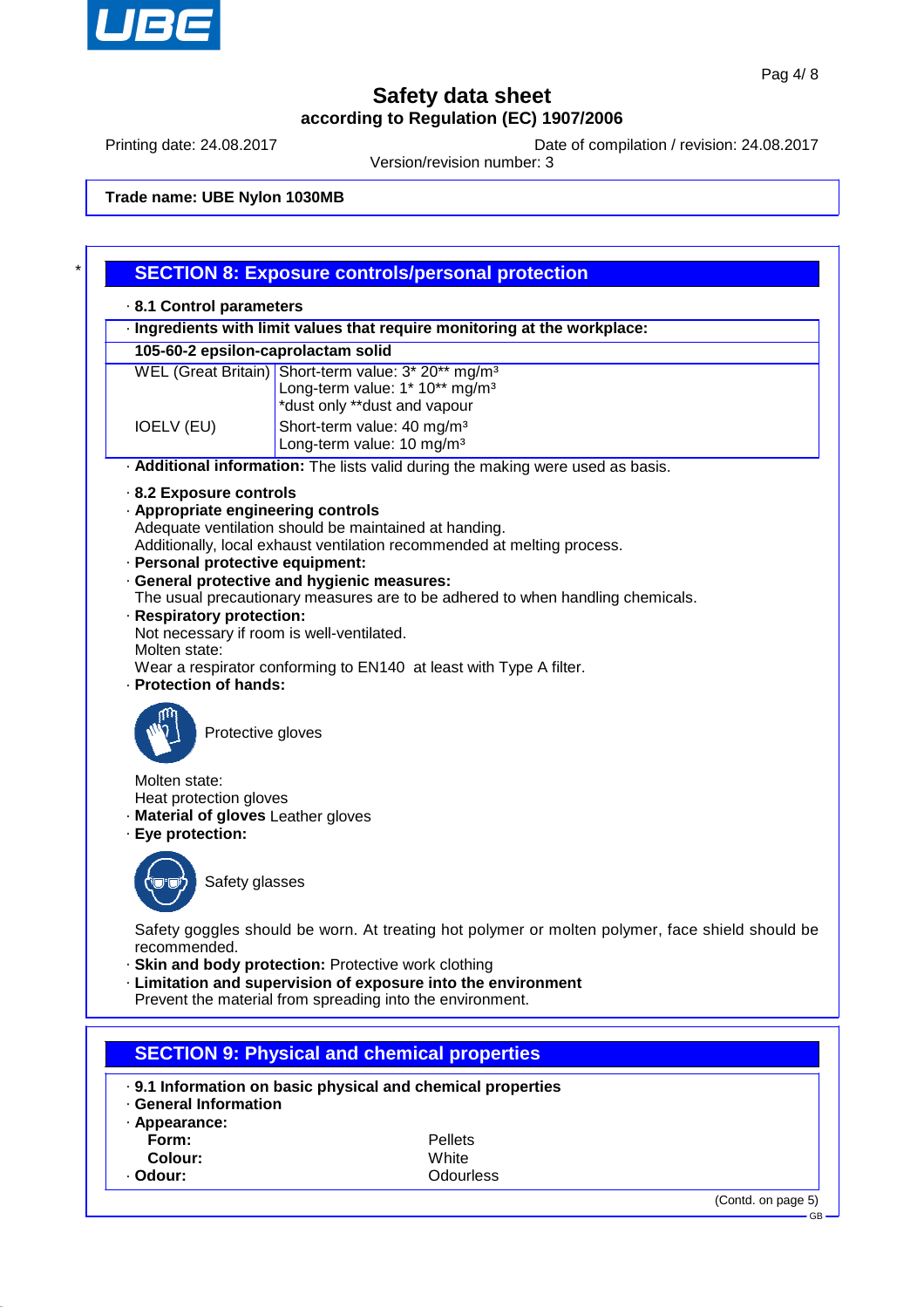

Printing date: 24.08.2017 Date of compilation / revision: 24.08.2017

Version/revision number: 3

**Trade name: UBE Nylon 1030MB**

| · Odour threshold:                                                                                                                    | Not determined.                                                                                                 |
|---------------------------------------------------------------------------------------------------------------------------------------|-----------------------------------------------------------------------------------------------------------------|
| · pH-value:                                                                                                                           | Not applicable because it is a solid mixture                                                                    |
| . Change in condition<br><b>Melting point/freezing point:</b><br>Initial boiling point and boiling range: Not determined for mixture. | Undetermined.                                                                                                   |
| · Flash point:                                                                                                                        | Not determined for mixture.                                                                                     |
| · Flammability (solid, gas):                                                                                                          | Product is not flammable                                                                                        |
| · Ignition temperature                                                                                                                |                                                                                                                 |
| <b>Decomposition temperature:</b>                                                                                                     | Not determined for mixture.                                                                                     |
| · Auto-ignition temperature:                                                                                                          | Not determined for mixture.                                                                                     |
| · Explosive properties:                                                                                                               | Product does not present an explosion hazard.                                                                   |
| · Explosion limits:<br>Lower:<br>Upper:                                                                                               | Not determined for mixture.<br>Not determined for mixture.                                                      |
| · Vapour pressure:                                                                                                                    | Not applicable because it is a solid mixture                                                                    |
| · Density:<br>· Vapour density<br>· Evaporation rate                                                                                  | Not determined.<br>Not applicable because it is a solid mixture<br>Not applicable because it is a solid mixture |
| · Solubility in / Miscibility with<br>water:                                                                                          | Insoluble.                                                                                                      |
| · Partition coefficient: n-octanol/water:                                                                                             | Not determined for mixture.                                                                                     |
| · Viscosity:<br>Dynamic:<br>Kinematic:                                                                                                | 220-242 ml/g<br>Not applicable because it is a solid mixture                                                    |
| · Solvent content:<br>VOC (EC)<br>· 9.2 Other information                                                                             | 0.00%<br>No further relevant information available.                                                             |

## **SECTION 10: Stability and reactivity**

- · **10.1 Reactivity** Stable under ordinary conditions of use and storage.
- · **10.2 Chemical stability**
- · **Thermal decomposition / conditions to be avoided:** Stable at environment temperature. No decomposition if used according to specifications. · **10.3 Possibility of hazardous reactions** No hazardous reactions if stored and handled as prescribed/indicated. · **10.4 Conditions to avoid** Avoid heat, flames, sparks and other sources of ignition. Avoid high temperature
- · **10.5 Incompatible materials:** Oxidizing agents, acids, bases and reactive agents.
- · **10.6 Hazardous decomposition products:** Carbon monoxide and carbon dioxide Hydrogen cyanide (prussic acid)

(Contd. on page 6)

GB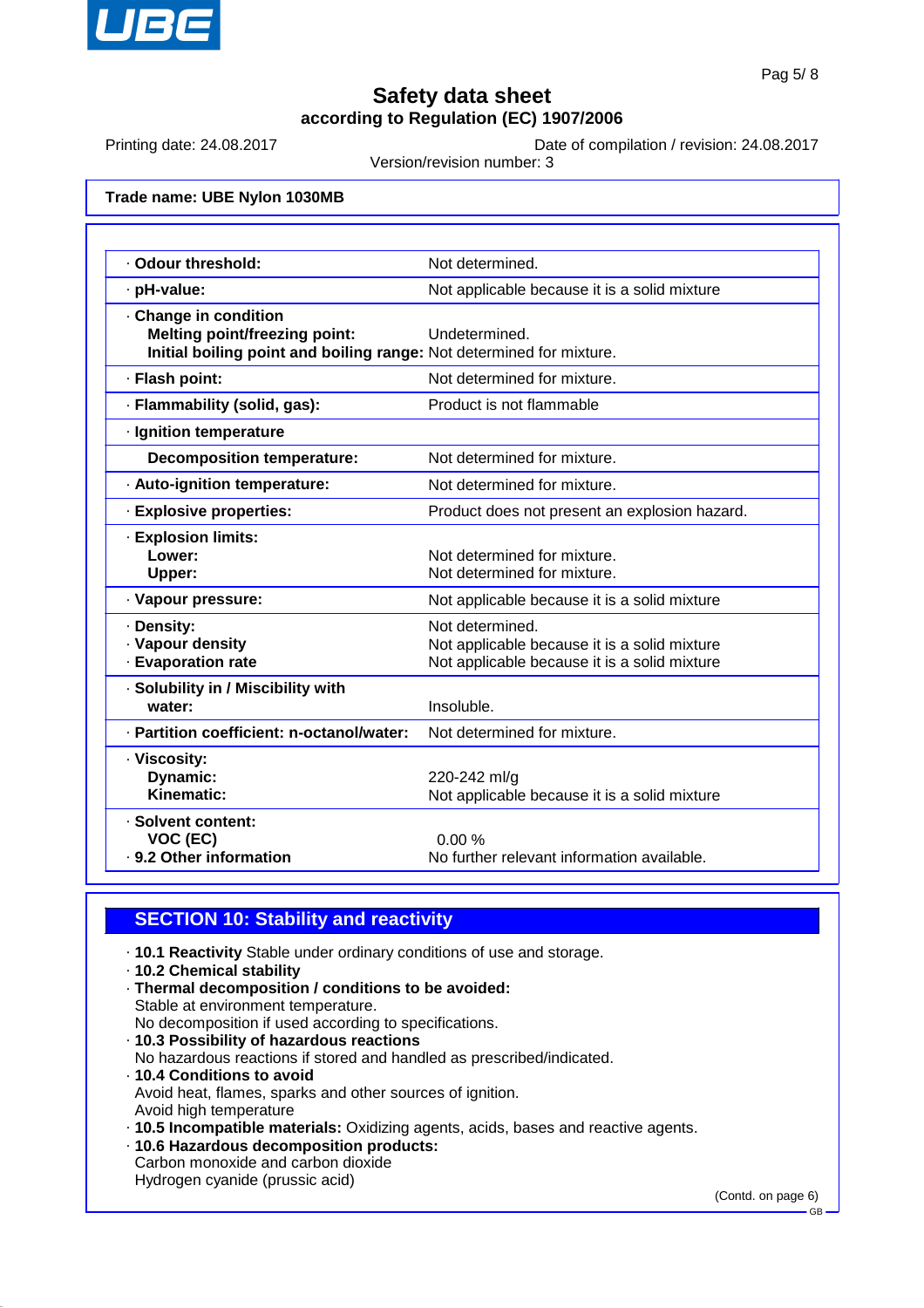

Printing date: 24.08.2017 Date of compilation / revision: 24.08.2017

Version/revision number: 3

#### **Trade name: UBE Nylon 1030MB**

Ammonia

## **SECTION 11: Toxicological information**

- · **11.1 Information on toxicological effects**
- · **Acute toxicity** Based on available data, the classification criteria are not met.
- · **Primary irritant effect:**
- · **Skin corrosion/irritation** Based on available data, the classification criteria are not met.
- · **Serious eye damage/irritation** Based on available data, the classification criteria are not met.
- · **Respiratory or skin sensitisation** Based on available data, the classification criteria are not met.
- · **Other information (about experimental toxicology):**
- Aspiration hazard: No further relevant information available.
- · **CMR effects (carcinogenity, mutagenicity and toxicity for reproduction)** No further relevant information available.
- · **Germ cell mutagenicity** Based on available data, the classification criteria are not met.
- · **Carcinogenicity** Based on available data, the classification criteria are not met.
- · **Reproductive toxicity** Based on available data, the classification criteria are not met.
- · **STOT-single exposure** Based on available data, the classification criteria are not met.
- · **STOT-repeated exposure** Based on available data, the classification criteria are not met.
- · **Aspiration hazard** Based on available data, the classification criteria are not met.

### **SECTION 12: Ecological information**

- · **12.1 Toxicity**
- · **Aquatic toxicity:** No further relevant information available.
- · **12.2 Persistence and degradability** No further relevant information available.
- · **12.3 Bioaccumulative potential** No further relevant information available.
- · **12.4 Mobility in soil** No further relevant information available.
- · **12.5 Results of PBT and vPvB assessment**
- · **PBT:** Not applicable.
- · **vPvB:** Not applicable.
- · **12.6 Other adverse effects** No further relevant information available.

#### **SECTION 13: Disposal considerations**

#### · **13.1 Waste treatment methods**

· **Recommendation**

Chemical residues generally count as special waste

Must not be disposed together with household garbage. Do not allow product to reach sewage system.

Do not allow product to reach sewage system or any water course. Disposal must be made according to official regulations.

· **Uncleaned packaging:**

· **Recommendation:**

Packaging may contain residues of the product and should be treated accordingly. Disposal must be made according to official regulations.

(Contd. on page 7)

 $\sim$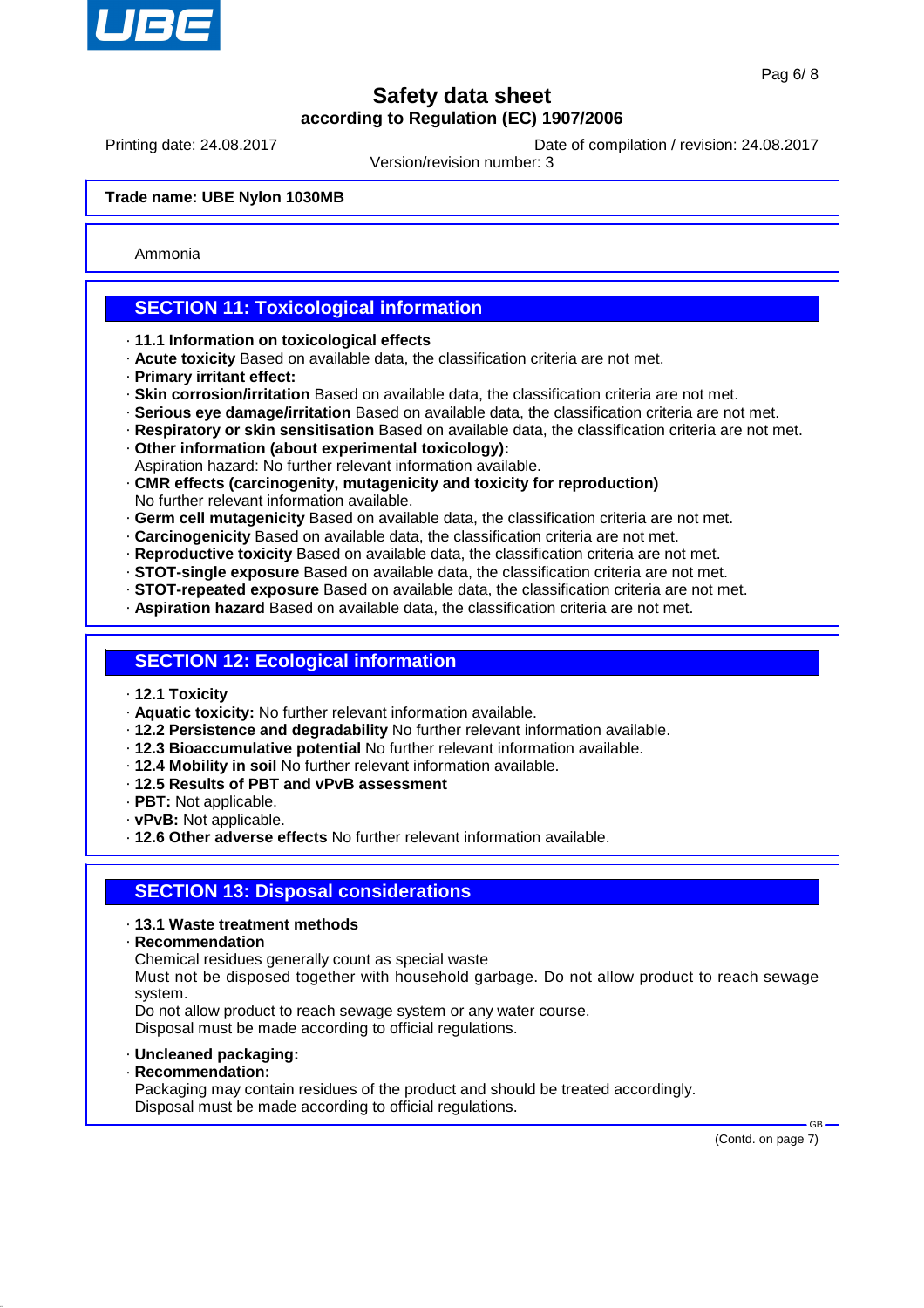

Printing date: 24.08.2017 Date of compilation / revision: 24.08.2017

Version/revision number: 3

#### **Trade name: UBE Nylon 1030MB**

| <b>SECTION 14: Transport information</b>                                     |                                                                                                    |
|------------------------------------------------------------------------------|----------------------------------------------------------------------------------------------------|
| . 14.1 UN-Number<br>· ADR, ADN, IMDG, IATA                                   | The substance is not classified under transport<br>regulations<br>Not applicable                   |
| 14.2 UN proper shipping name<br>· ADR<br>· ADN, IMDG, IATA                   | The substance is not classified under transport<br>regulations<br>Not applicable<br>Not applicable |
| . 14.3 Transport hazard class(es)                                            | The substance is not classified under transport<br>regulations                                     |
| · ADR, ADN, IMDG, IATA<br>· Class                                            | Not applicable                                                                                     |
| · 14.4 Packing group<br>· ADR, IMDG, IATA                                    | The substance is not classified under transport<br>regulations<br>Not applicable                   |
| . 14.5 Environmental hazards:<br>· Marine pollutant:                         | No                                                                                                 |
| · 14.6 Special precautions for user                                          | Not applicable.                                                                                    |
| · 14.7 Transport in bulk according to Annex II<br>of Marpol and the IBC Code | Not applicable.                                                                                    |
| · UN "Model Regulation":                                                     | Not applicable                                                                                     |

### **SECTION 15: Regulatory information**

- · **15.1 Safety, health and environmental regulations/legislation specific for the substance or mixture**
- · **National regulations:**
- · **Other regulations, limitations and prohibitive regulations**
- · **Substances of very high concern (SVHC) according to REACH, Article 57** Product does not contain SVHCs.
- · **15.2 Chemical safety assessment:** A Chemical Safety Assessment has not been carried out.

## **SECTION 16: Other information**

This information is based on our present knowledge. However, this shall not constitute a guarantee for any specific product features and shall not establish a legally valid contractual relationship.

#### · **Relevant phrases**

H302 Harmful if swallowed.

- H315 Causes skin irritation.
- H319 Causes serious eye irritation.
- H332 Harmful if inhaled.

H335 May cause respiratory irritation.

#### · **Training hints**

Specific training of workers to comply with the requirements specified in the Safety Data Sheet is required.

(Contd. on page 8)

GB